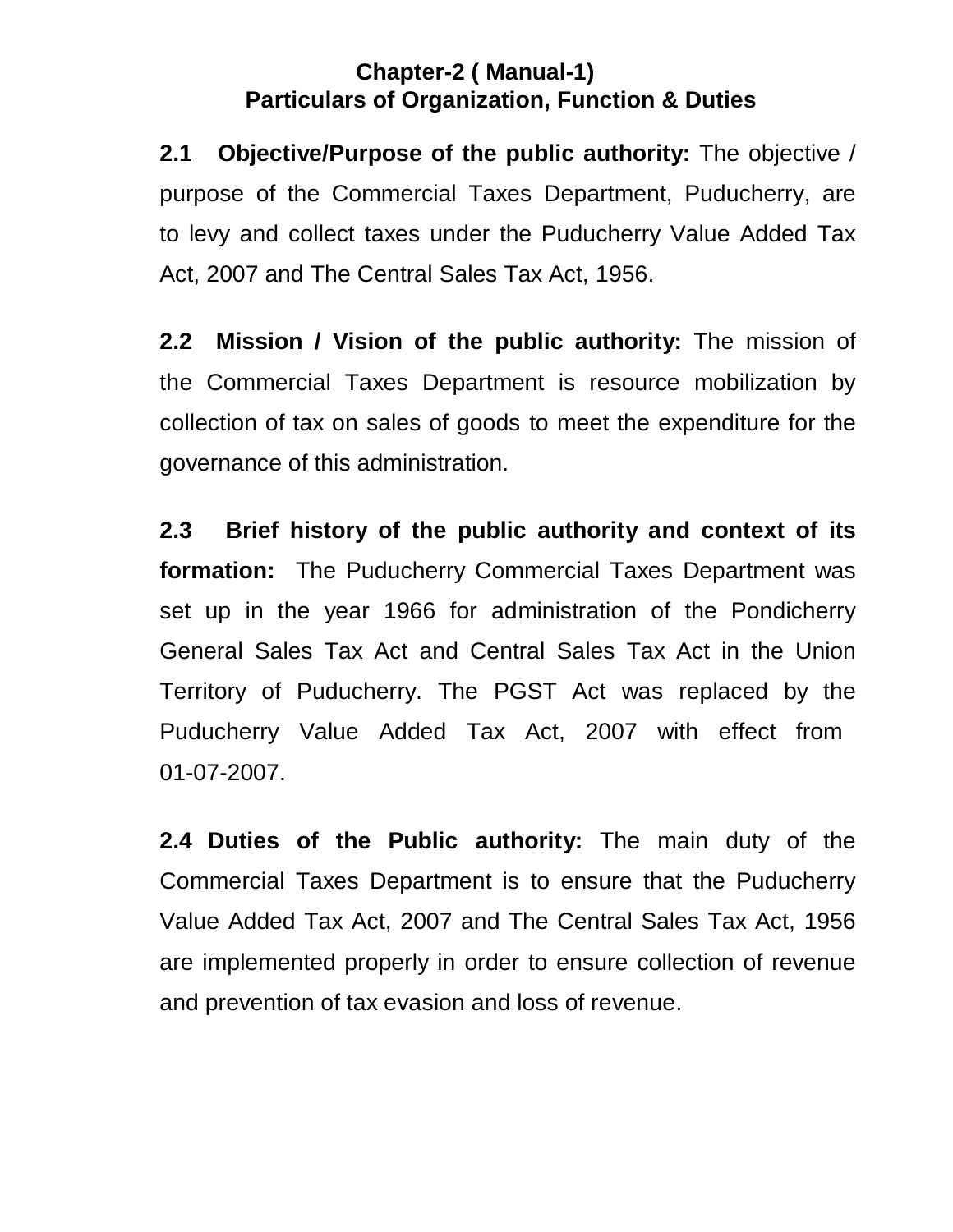**2.5 Organization / activities / functions of the public authority:** The Commissioner of Commercial Taxes is the Head of the Department and he is assisted, in the discharge of his manifold duties and responsibilities, by one Deputy Commissioner for administration and by two Assistant Commissioners, one for Audit and Intelligence and the other for First appeals. For the assessment and collection of tax, which constitute the major functions of the Department, there are seven assessment divisions in the entire Union Territory of Puducherry. Four of these divisions are in Puducherry; and the outlying regions of Karaikal, Mahe and Yanam have one assessment division each. The Assessment divisions are headed, by the Commercial Tax Officer, except in Yanam, which is headed by a Deputy Commercial Tax Officer. The primary function is the registration of dealers. The registration in Puducherry is centralized and an officer in the rank of Deputy Commercial Tax Officer is the registering authority. In Karaikal the Assistant Commercial Tax Officer, in Mahe the Commercial Tax Officer and in Yanam the Deputy Commercial Tax Officer are the respective registering authorities.

 All the registered dealers are placed under the respective jurisdiction of one of the assessing officers to whom they have to periodically file their returns and remit the tax due. The returns submitted by the dealer shall be accepted as self-assessed. The concerned assessing officer is empowered to issue the required statutory forms under the Act.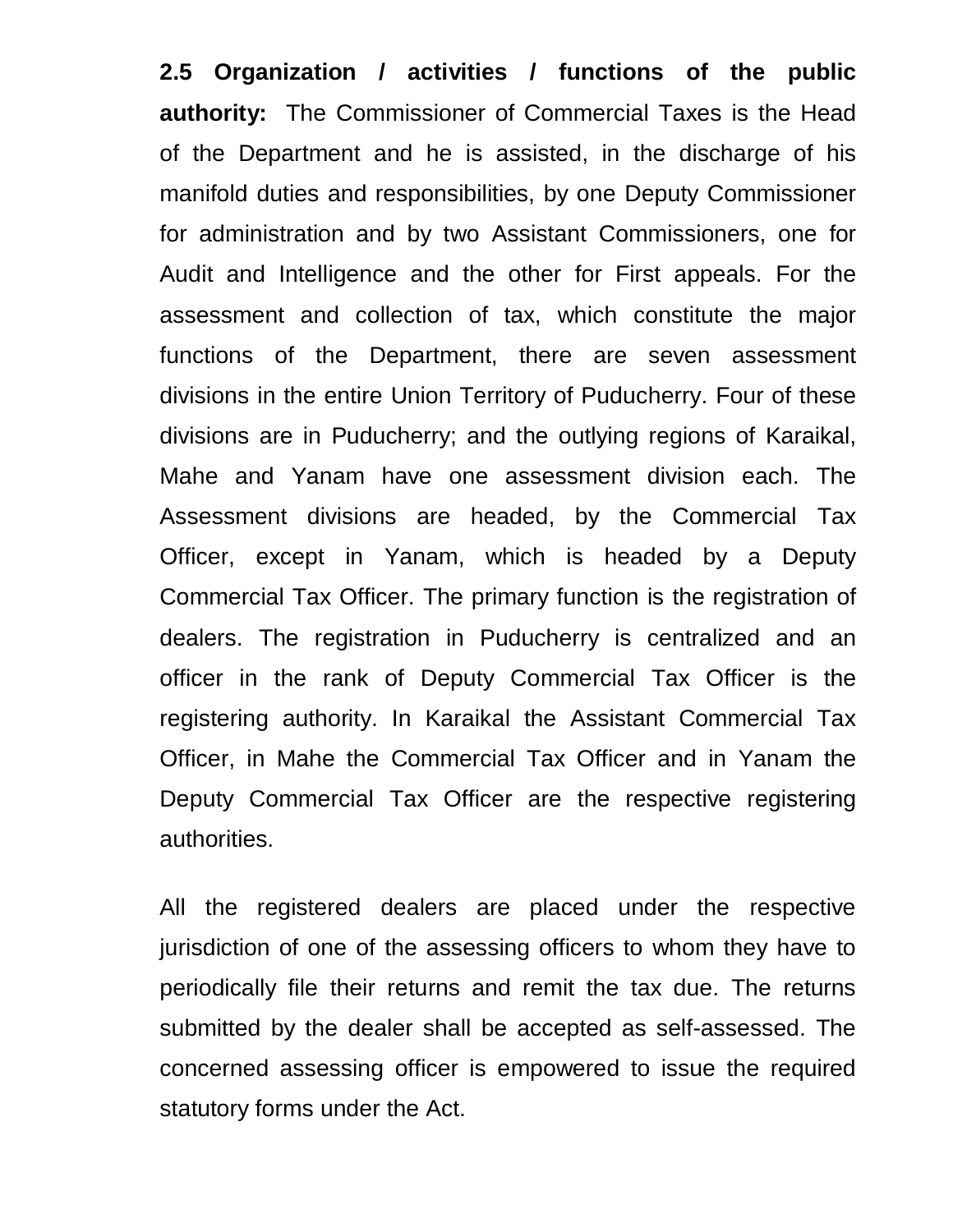The assessment divisions in Puducherry are called as Division-I, Division-II, Intelligence wing and Industrial Assessment Circle. All these divisions are housed in a single building located at 100 feet road, near Indira Gandhi Statue, Ellaipillaichavady, Puducherry - 605 005.

 $2.6$  following are the major services provided by this department. **2.6 The services provided by the public authority:** The

 Services Act, 2017 & Puducherry Value Added Tax Act, 2007 & Central Sales Tax Act, 1956 and issue of registration certificate to new dealers and the renewal for every year. A) Registration of dealers under the Puducherry Goods and

Form F. twenty-one per book of twenty-five forms for enabling the dealers to avail concessional rates of tax or exemptions on the inter-state B) The department prints and issues statutory forms (Form C, etc) to the registered dealers on payment of rupees purchases.

 Assistant Commissioner functions as the first forum of appeal for the resolution of tax related disputes between the dealer and the assessing authority. C) The departmental appeal forum headed by the Appellate

 administration of Acts and Rules. D) Issue of statutory orders / proceedings /notices etc for the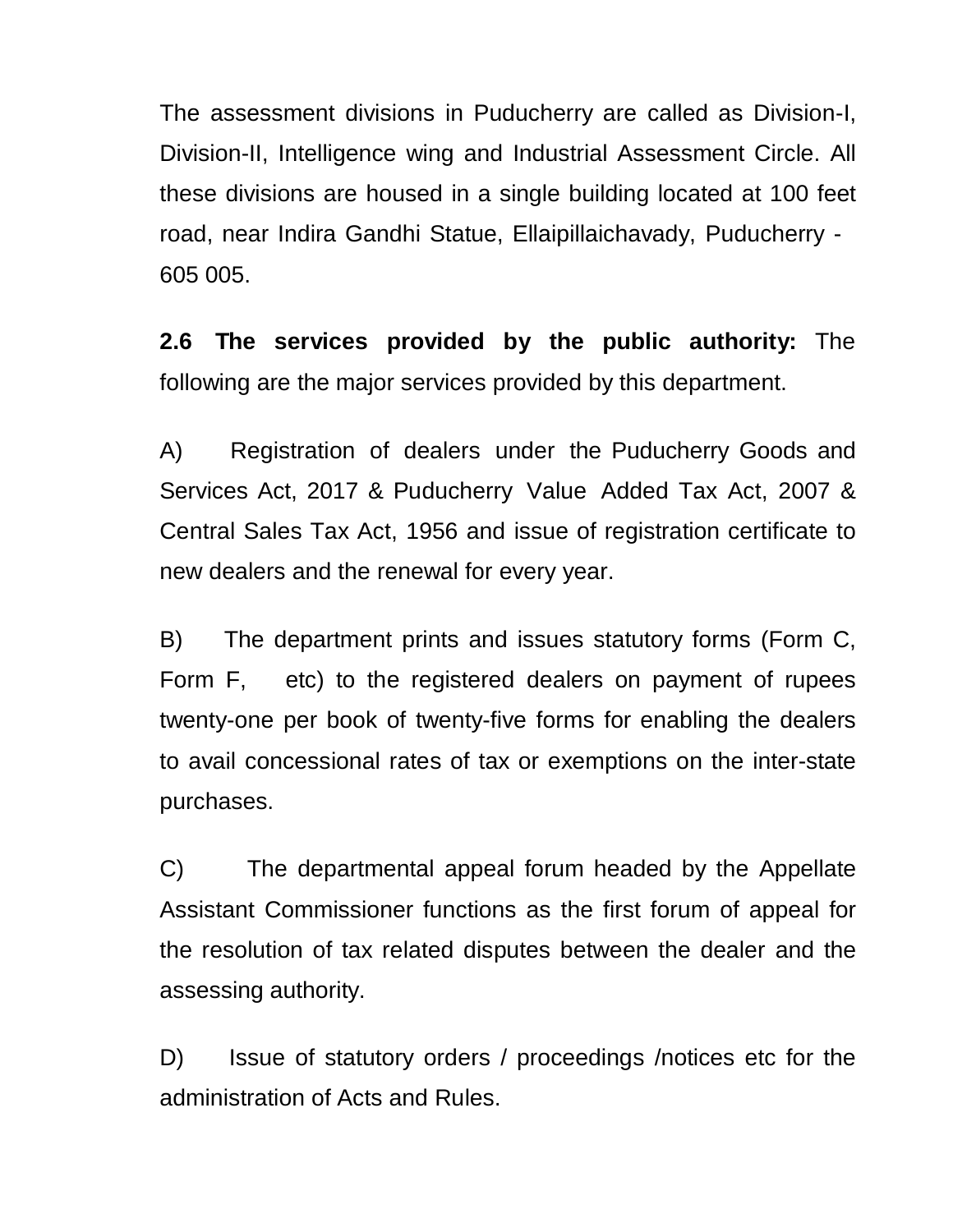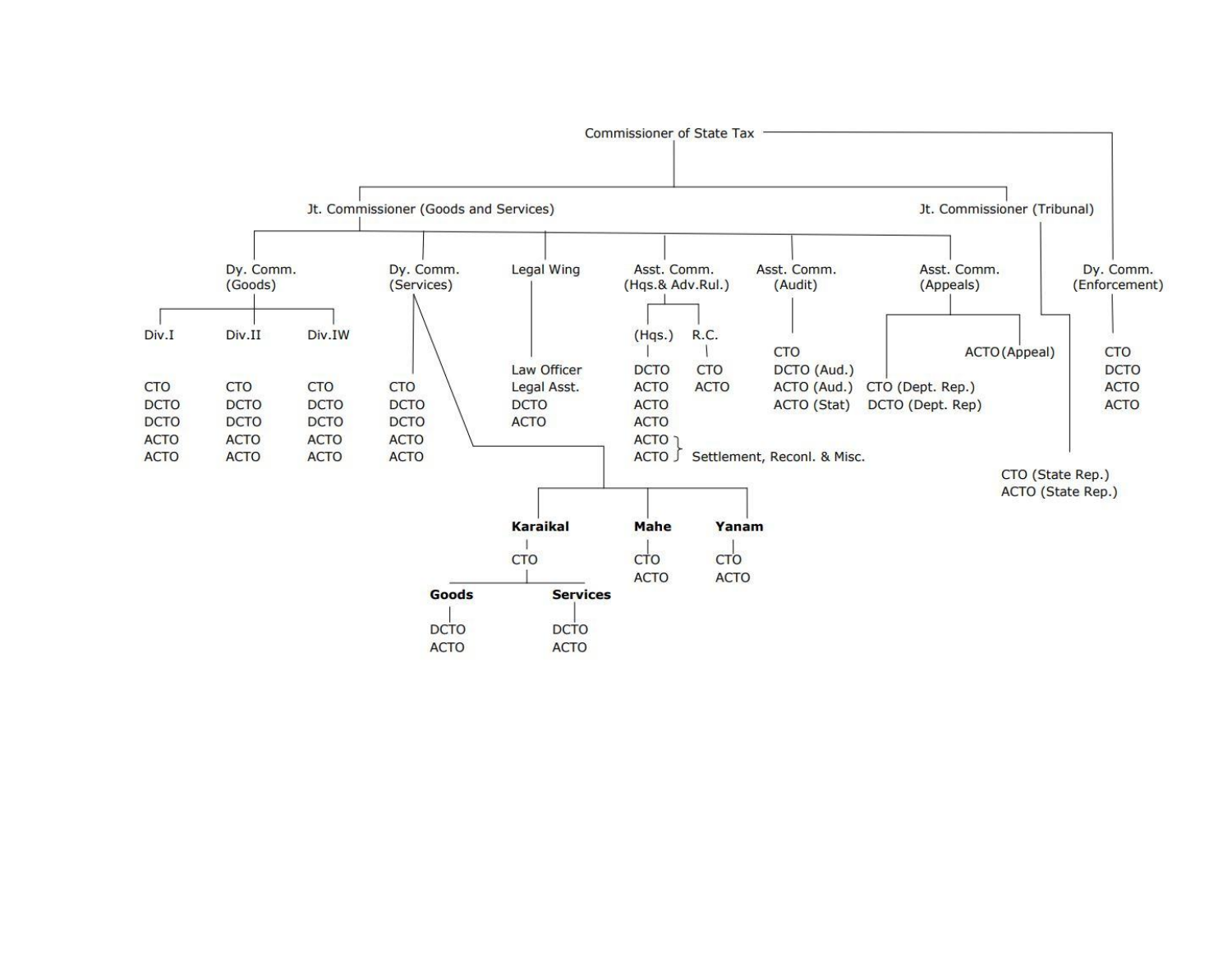| SI<br>No       | Name                                            | Designation                                                         | <b>STD</b><br>Code | Office<br>Phone<br><b>No</b>  | $E-$<br>Mail | <b>Office Address</b>                                                                                                              | Designation of First Appellate Authority<br>with Address                                                                                                                              |
|----------------|-------------------------------------------------|---------------------------------------------------------------------|--------------------|-------------------------------|--------------|------------------------------------------------------------------------------------------------------------------------------------|---------------------------------------------------------------------------------------------------------------------------------------------------------------------------------------|
|                | Office of the Appellate Assistant Commissioner, |                                                                     |                    |                               |              |                                                                                                                                    |                                                                                                                                                                                       |
|                | Appellate<br>Assistant<br>Commissioner<br>(ST), | Appellate<br>Assistant<br>Commissioner<br>$(ST)$ ,                  | 0413               | 2203497<br>2203422<br>2203055 |              | 3rd Floor, Commercial<br>Taxes Complex,<br>100 Feet Road,<br>Pudupalayam,<br>Ellaipillaichavady,<br>Puducherry 605 005             |                                                                                                                                                                                       |
|                |                                                 | Office of the Commercial Tax Officer, Goods Division-I, Puducherry  |                    |                               |              |                                                                                                                                    |                                                                                                                                                                                       |
| $\overline{2}$ | <b>Commercial Tax</b><br>Officer-GD-I           | Office of the<br><b>Commercial Tax</b><br>Officer-GD-I              | 0413               | 2203422<br>2203055            |              | 2 <sup>nd</sup> Floor, Commercial<br>Taxes Complex,<br>100 Feet Road,<br>Pudupalayam,<br>Ellaipillaichavady,<br>Puducherry 605 005 | The Commissioner(ST)<br>Commercial Taxes Department,<br>100 Feet Road, Pudupalayam,<br>Ellaipillaichavady,<br>Puducherry-605 005.<br>0413-2205070, 2203779<br>e-mail:cctax.pon@nic.in |
|                |                                                 | Office of the Commercial Tax Officer, Goods Division-II, Puducherry |                    |                               |              |                                                                                                                                    |                                                                                                                                                                                       |
| 3              | <b>Commercial Tax</b><br>Officer-GD-II          | Office of the<br><b>Commercial Tax</b><br>Officer-GD-II             | 0413               | 2203422<br>2203055            |              | 2 <sup>nd</sup> Floor, Commercial<br>Taxes Complex,<br>100 Feet Road,<br>Pudupalayam,<br>Ellaipillaichavady,<br>Puducherry 605 005 |                                                                                                                                                                                       |

Particulars of Public Information Officers/First Appellate Authority in the Commercial Taxes Department, Puducherry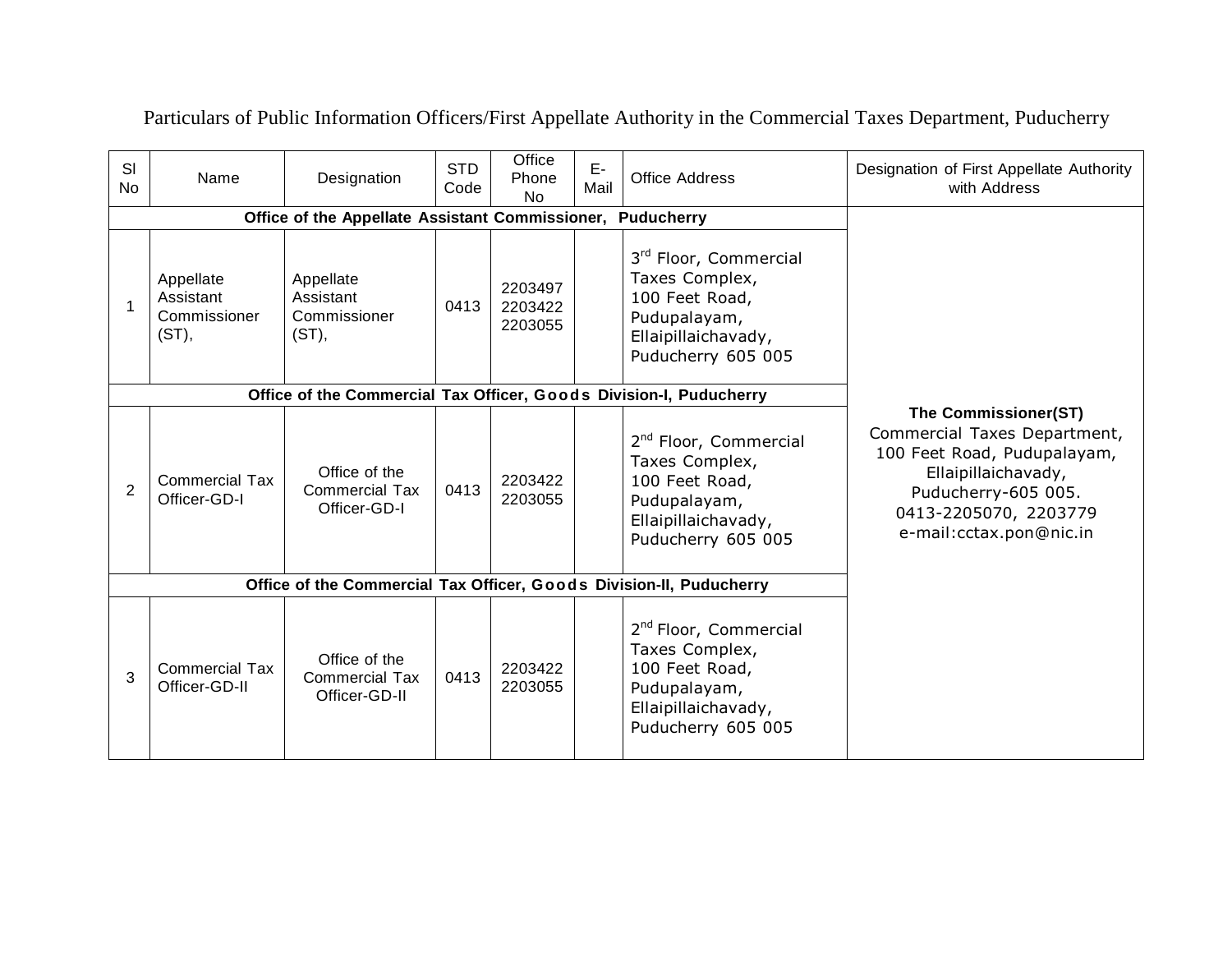Particulars of Public Information Officers/First Appellate Authority in the Commercial Taxes Department, Puducherry

|                                                                      |                                                                     |                                                                                                   |                 | Office             |                          |                                                                                                                                    |                                                                                                                                                                                       |
|----------------------------------------------------------------------|---------------------------------------------------------------------|---------------------------------------------------------------------------------------------------|-----------------|--------------------|--------------------------|------------------------------------------------------------------------------------------------------------------------------------|---------------------------------------------------------------------------------------------------------------------------------------------------------------------------------------|
| <b>SI</b>                                                            |                                                                     |                                                                                                   | <b>STD</b>      | Phone              | E-                       |                                                                                                                                    | Designation of First Appellate Authority                                                                                                                                              |
| <b>No</b>                                                            | Name                                                                | Designation                                                                                       | Code            | <b>No</b>          | Mail                     | <b>Office Address</b>                                                                                                              | with Address                                                                                                                                                                          |
| Office of the Commercial Tax Officer, Goods Division-III, Puducherry |                                                                     |                                                                                                   |                 |                    |                          |                                                                                                                                    |                                                                                                                                                                                       |
| 4                                                                    | <b>Commercial Tax</b><br>Officer- GD-III                            | Office of the<br><b>Commercial Tax</b><br>Officer- GD-III                                         | 0413            | 2203422<br>2203055 |                          | 3rd Floor, Commercial<br>Taxes Complex,<br>100 Feet Road,<br>Pudupalayam,<br>Ellaipillaichavady,<br>Puducherry 605 005             |                                                                                                                                                                                       |
|                                                                      |                                                                     | Office of the Commercial Tax Officer, Services Division, Puducherry                               |                 |                    |                          |                                                                                                                                    |                                                                                                                                                                                       |
| 5                                                                    | <b>Commercial Tax</b><br><b>Officer-Services</b><br><b>Division</b> | Office of the<br><b>Commercial Tax</b><br><b>Officer-Services</b><br><b>Division</b>              | 0413            | 2203422<br>2203055 |                          | 3rd Floor, Commercial<br>Taxes Complex,<br>100 Feet Road,<br>Pudupalayam,<br>Ellaipillaichavady,<br>Puducherry 605 005             | The Commissioner(ST)<br>Commercial Taxes Department,<br>100 Feet Road, Pudupalayam,<br>Ellaipillaichavady, Puducherry-<br>605 005<br>0413-2205070, 2203779<br>e-mail:cctax.pon@nic.in |
|                                                                      |                                                                     |                                                                                                   |                 |                    |                          | Office of the Commissioner (ST), Puducherry - for the matters other than Establishment and                                         |                                                                                                                                                                                       |
|                                                                      |                                                                     |                                                                                                   | <b>Accounts</b> |                    |                          |                                                                                                                                    |                                                                                                                                                                                       |
| 6                                                                    | <b>Commercial Tax</b><br>Officer-HQ                                 | Office of the<br>Commissioner(ST)<br>(for matters other<br>than<br>establishment and<br>Accounts) | 0413            | 2203422<br>2203055 | $\overline{\phantom{0}}$ | 1 <sup>st</sup> Floor, Commercial<br>Taxes Complex,<br>100 Feet Road,<br>Pudupalayam,<br>Ellaipillaichavady,<br>Puducherry 605 005 |                                                                                                                                                                                       |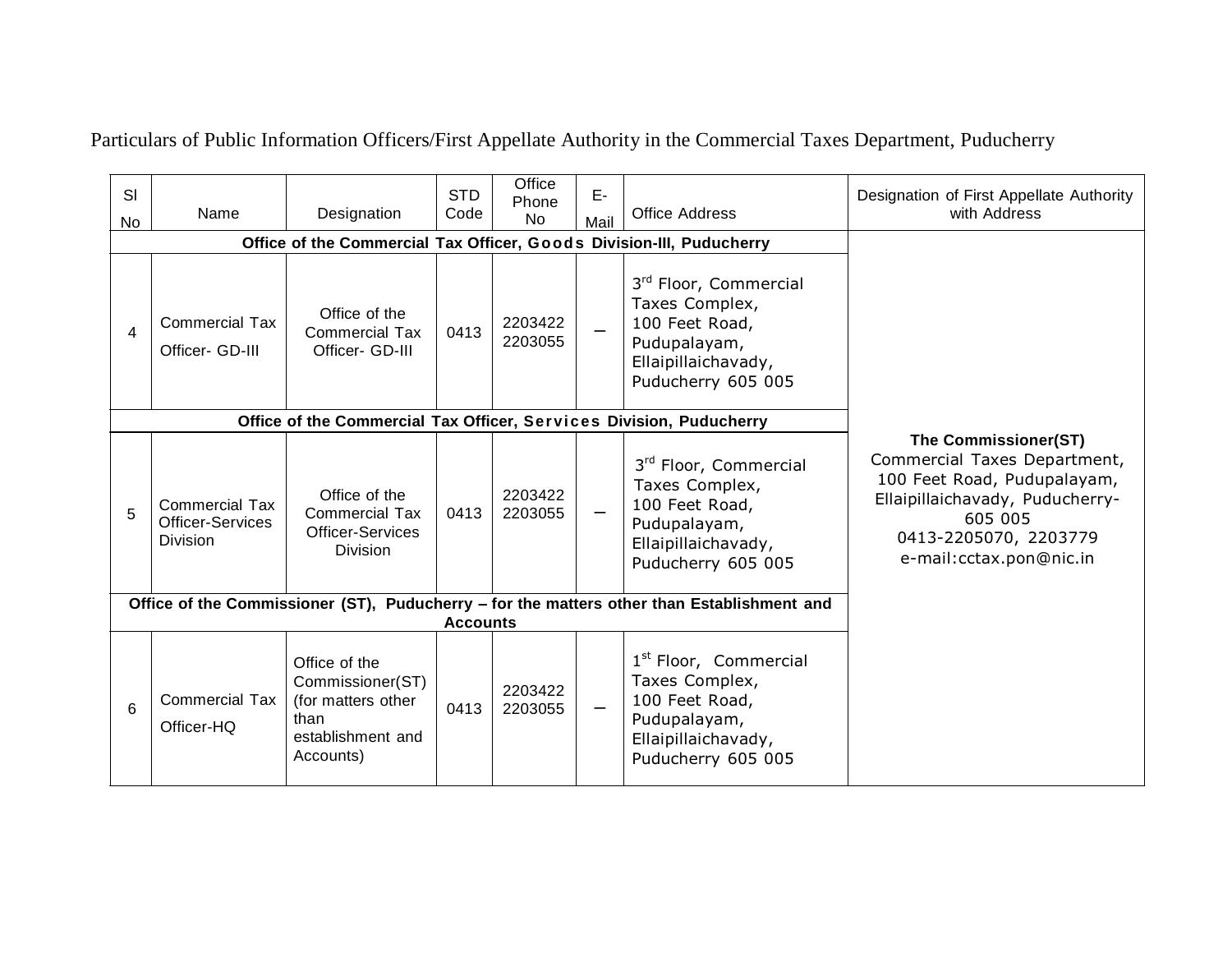Particulars of Public Information Officers/First Appellate Authority in the Commercial Taxes Department, Puducherry

| SI<br>N <sub>o</sub> | Name                                                                                        | Designation                                                                                        | <b>STD</b><br>Code      | Office<br>Phone<br><b>No</b>            | E -<br>Mail              | <b>Office Address</b>                                                                                                              | Designation of First Appellate Authority<br>with Address                                                                                                   |
|----------------------|---------------------------------------------------------------------------------------------|----------------------------------------------------------------------------------------------------|-------------------------|-----------------------------------------|--------------------------|------------------------------------------------------------------------------------------------------------------------------------|------------------------------------------------------------------------------------------------------------------------------------------------------------|
|                      | Office of the Commissioner (CT), Puducherry - for the matters relating to Establishment and |                                                                                                    |                         |                                         |                          |                                                                                                                                    |                                                                                                                                                            |
| 7                    | Superintendent                                                                              | Office of the<br>Commissioner(ST)<br>(for matters<br>relating to<br>Establishment and<br>Accounts) | <b>Accounts</b><br>0413 | 2203422<br>2203055                      |                          | 1 <sup>st</sup> Floor, Commercial<br>Taxes Complex,<br>100 Feet Road,<br>Pudupalayam,<br>Ellaipillaichavady,<br>Puducherry 605 005 |                                                                                                                                                            |
|                      |                                                                                             | <b>Public Information Officer: Karaikal</b>                                                        |                         |                                         |                          |                                                                                                                                    |                                                                                                                                                            |
| 8                    | <b>Commercial Tax</b><br>Officer                                                            | Office of the<br><b>Commercial Tax</b><br>Officer - Karaikal                                       | 04368                   | 222582                                  | $\overline{\phantom{0}}$ | $1st$ Floor,<br>Perunthalaivar Kamarajar<br>Administrative<br>Complex, Nagore Road,<br>Mathagadi,<br>Karaikal-609602               | The Commissioner(ST)<br>Commercial Taxes Department,<br>100 Feet Road, Pudupalayam,<br>Ellaipillaichavady, Puducherry-<br>605 005<br>0413-2205070, 2203779 |
|                      |                                                                                             |                                                                                                    |                         | <b>Public Information Officer: Mahe</b> |                          |                                                                                                                                    |                                                                                                                                                            |
| 9                    | <b>Commercial Tax</b><br>Officer                                                            | Office of the<br><b>Commercial Tax</b><br>Officer-Mahe                                             | 0490                    | 2332330                                 |                          | Civil Station,<br>Main Road, Mahe-673310                                                                                           | e-mail:cctax.pon@nic.in                                                                                                                                    |
|                      |                                                                                             |                                                                                                    |                         |                                         |                          |                                                                                                                                    |                                                                                                                                                            |
| 10 <sup>°</sup>      | Deputy<br><b>Commercial Tax</b><br>Officer                                                  | Office of the<br><b>Commercial Taxes</b><br>Department,<br>Yanam                                   | 0884                    | 2321215                                 |                          | Mini Civil Station<br>Complex, II floor,<br>Yanam-533464                                                                           |                                                                                                                                                            |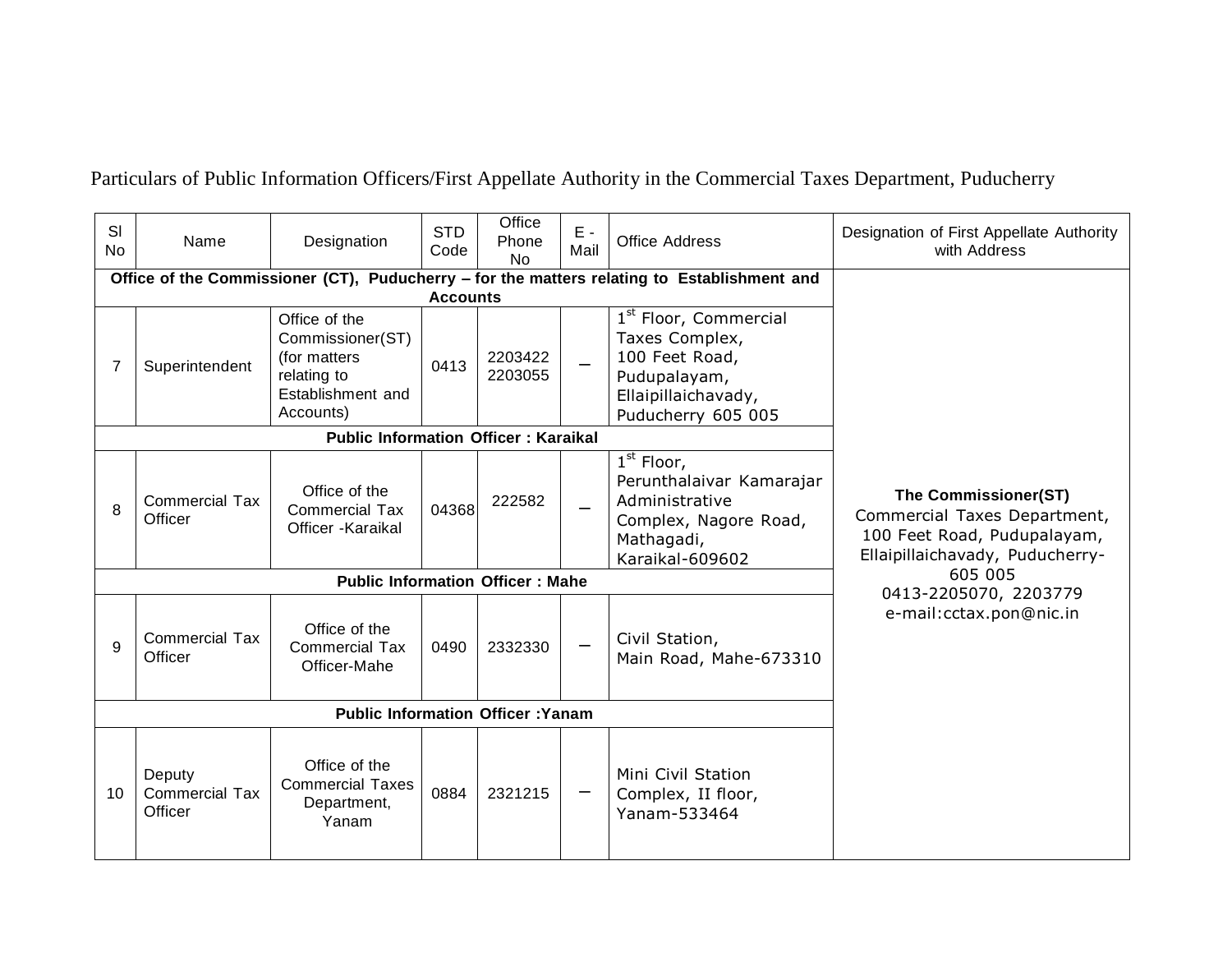**2.8 Expectation of the public authority from the public for enhancing its effectiveness and efficiency:** The Commercial Taxes Department expects from the public that they shall never resort to buying of goods without proper Bill bearing Taxpayer Identification Number(TIN) of the dealer and paying applicable rate of tax to the Government through the dealers. The Department expects from the mercantile community / assessees adequate awareness of The Puducherry Value Added Tax Act, 2007 and Central Sales Tax Act,1956 and strict compliance to the various provisions of the Act, especially with respect to prompt payment of tax and disclosure of purchase and sales transactions.

 **participation / contribution:**  Public, Trade and Industry and their Associations, Value Added Tax Practitioners and Accountants are welcome for providing better service and smooth functioning of the Department. **2.9 Arrangements and methods made for seeking public Suggestions from the General** 

 **2.10 Mechanism available for monitoring the service delivery and public grievance resolution:** The Commissioner and the Deputy Commissioner conduct periodic meetings to review the position of collection of revenue, and collection of outstanding arrears, and initiate rectification measures, if necessary, to achieve targets.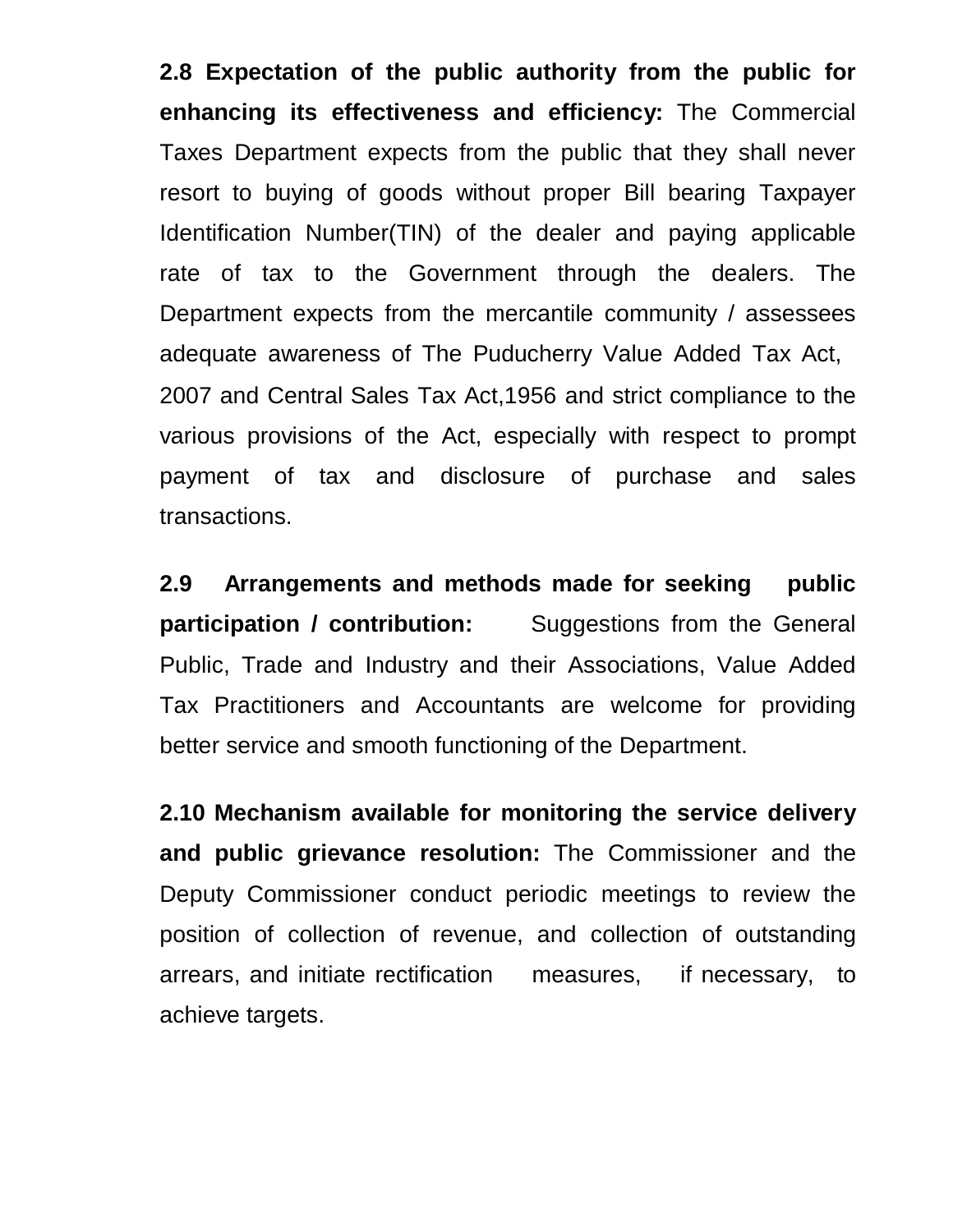Fortnightly diaries are also called for from the Assessing officers by the Commissioner(ST) for monitoring the completion of scrutiny assessment. In the case of any undue delay in the discharge of services, adequate and suitable instructions will be issued for speedy disposal.

 **2.11 The address of the main office and the offices in the out stations are provided separately in a chart**.

**2.12 Office Hours :** 

 **Morning Session** : 8.45 AM to 1.00 PM **Afternoon Session**: 2.00 PM to 5.45 PM